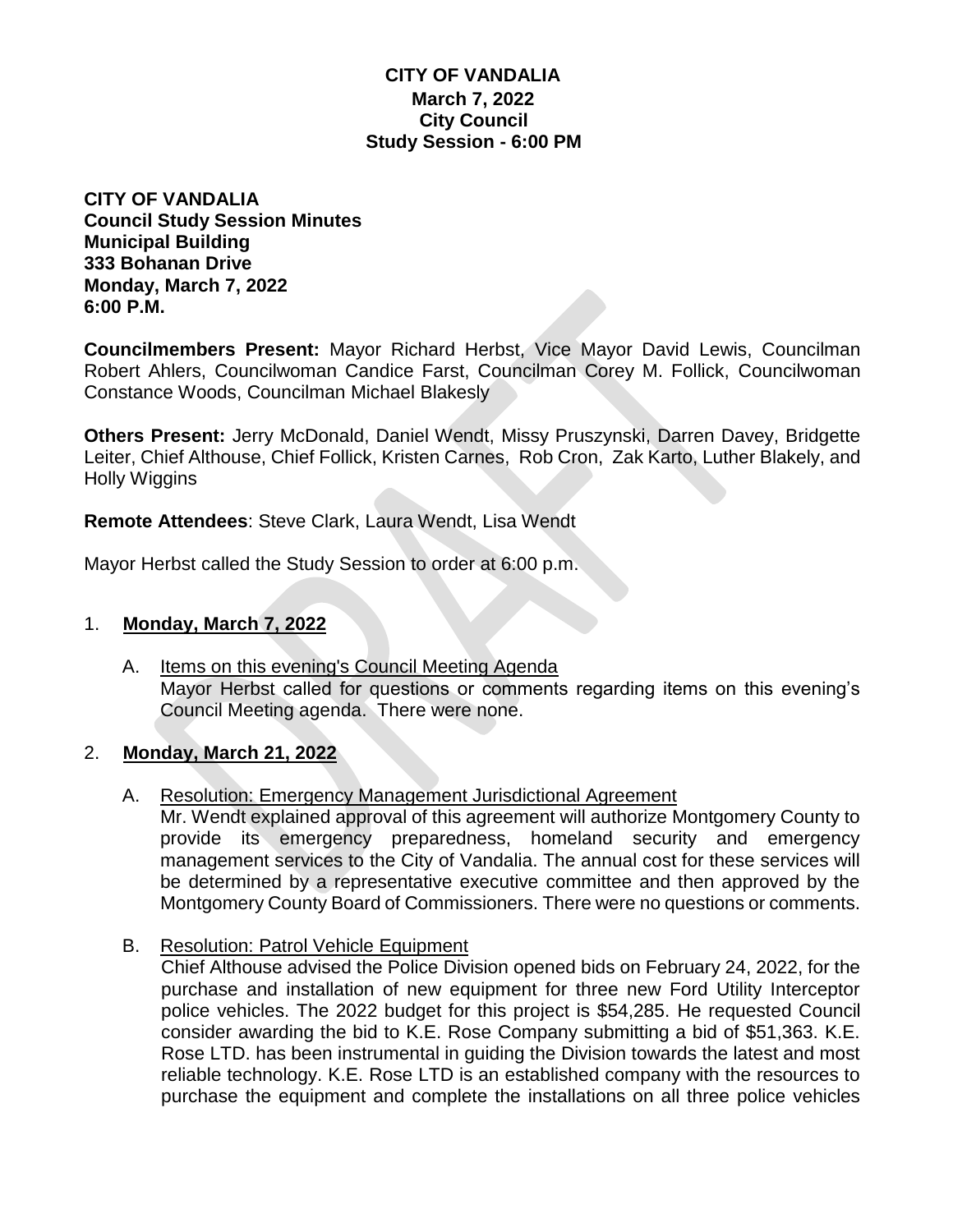without requiring payment prior to completion. Their facility is in good order and the K.E. Rose technicians are professional. The remaining budgeted funds, \$2,595, will be used for payment to Fast Signs for the decals and graphics work involved with the three new patrol vehicles. Mr. Wendt further recommended City Council declare any old equipment not compatible with the new Ford Utility Interceptors as surplus equipment to be placed on GovDeals or otherwise disposed of by the City Manager as provided by law. Mayor Herbst inquired if the difference will cover the expense of the graphics. Chief Althouse responded in the affirmative.

#### C. Resolution: Verizon Service Agreement

IT Manager Davey advised the City of Vandalia utilizes Verizon Wireless as the primary provider of cellular service, which includes cellular data connections for fire and police computers, cellular phones, tablets, and wireless hot spots, totaling 64 lines of service. The majority the city's cellular devices are carrier specific, meaning that they cannot be switched to another carrier unless they are replaced. The City has received excellent service from Verizon and believe that they are the best solution for the city. We can purchase Verizon cellular services at a competitive rate on the General Services Administration (GSA) Federal Supply Schedule 47QTCA20D00B5. In order to utilize the GSA pricing, Verizon requires that we sign a purchase order document that indicates our intent to purchase from the GSA contract. The agreement outlines an estimated cost and number of lines, which allows us to purchase services for an amount not to exceed the amount indicated on the funding document. We estimate the annual costs associated with these services will not exceed \$39,560. Mr. Davey recommended that council waive formal bidding for the city's cellular service and authorize the City to purchase cellular service and devices from Verizon Wireless for services covered on the General Services Administration (GSA) Federal Supply Schedule Number 47QTCA20D00B5 for an amount not to exceed \$39,560 for the period of March 21, 2022 through March 20, 2023. Councilman Blakesly inquired where is the hotspot kept. Mr. Davey replied it is kept in the City Manager's Office.

# D. Resolution: Purchase a Five Yard Dump Truck - Cab and Chassis

### E. Resolution: Purchase a Five Yard Dump Truck - Upfit Equipment

Public Services Director Cron explained this item will require two resolutions, one for the cab & chassis and another for the upfit equipment. We currently have a total of 4 single axle dump trucks and 3 tandem axle dump trucks. For snow & ice operations we use all single axle and 2 of the tandem axle trucks. The remaining truck is used for hauling spoils from water main breaks, hauling gravel and other general use purposes through the winter. Our six snow & ice vehicles are responsible for clearing over 210 lane miles of roadway during the snow & ice events. Keeping our fleet current and dependable plays a major role in meeting the *Safe and Secure* city wide policy goal. The dump trucks are also used throughout the year on a daily basis moving spoils, hauling brush, gravel, asphalt and general maintenance. The City purchased two single axle and two tandem axle trucks in 2014 because we were behind on our replacement cycle. Service Director Cron is recommending the city revert to staggering the replacement as to not have such a huge expense in any one year. The Cab & Chassis for proposed truck is available at the State of Ohio contract price of \$91,410.46 from Rush Truck Centers of Vandalia. The Upfit with snow & ice equipment is available at the Sourcewell cooperative bidding price of \$130,007.00 from K. E. Rose Company. Mr. Cron recommended purchasing the Cab & Chassis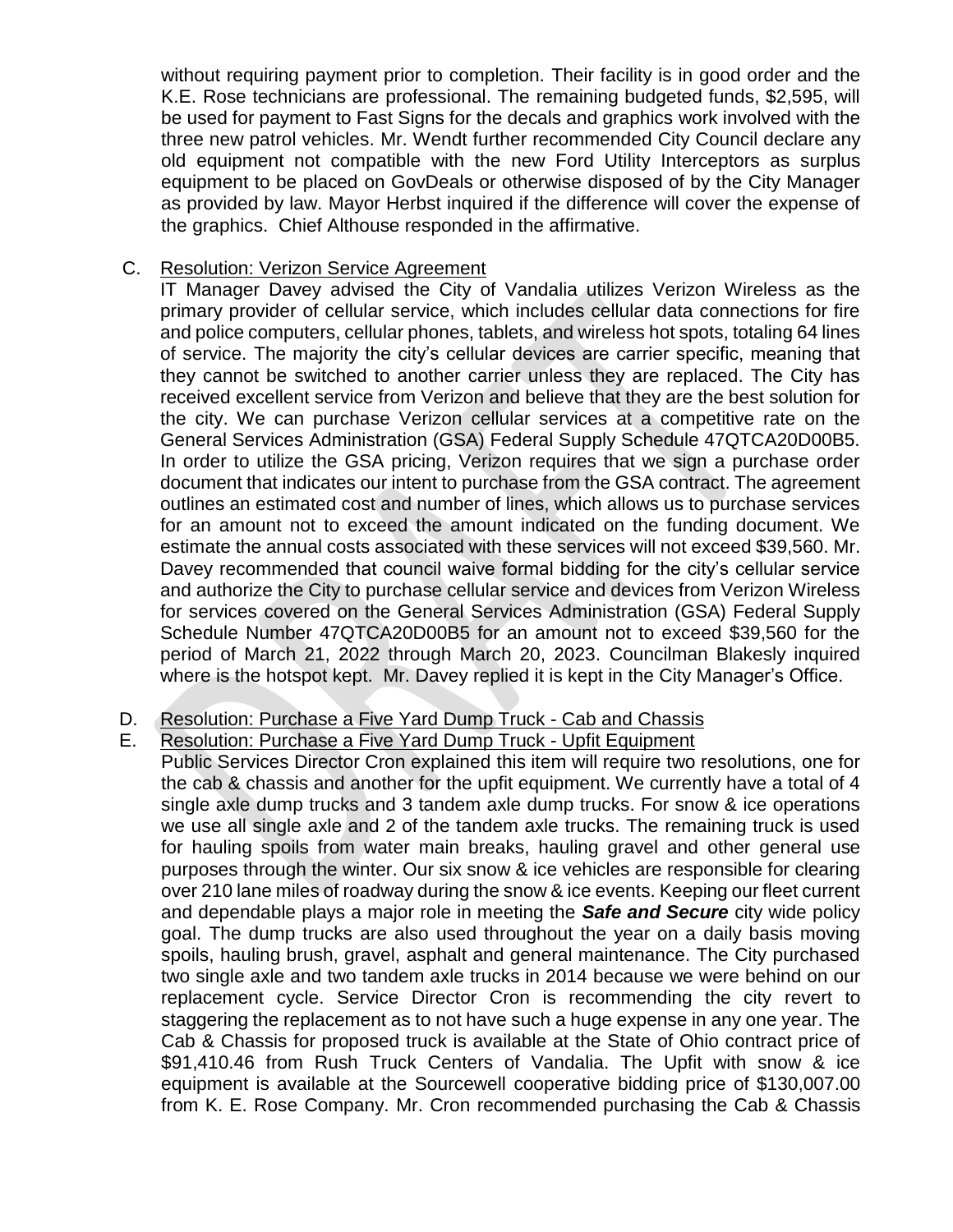from Ruch Truck Centers and the Upfit w/Snow & Ice Equipment from K.E. Rose Company at the respective prices. The total purchase is \$221,417.46 which is \$1,417.46 over the amount appropriated. Staff plans to cover the funds from an excess of money budgeted for the message boards, \$5,534.00. This will cover the \$1,417.46 over expenditure for these two items. Mr. Cron concluded by requesting that Council declare the current 2008 truck surplus and dispose of on Gov-Deals.

F. Resolution: Appointment of a City of Vandalia Representative to the Joint Economic Development Zone

Mr. Wendt advised this resolution appoints representatives to the Butler Township Miller Lane Business District JEDZ Board and the Butler Township Miller Lane Hotel District JEDZ Board. Resolution 20-R-70 appointed the City Manager, the Human Resources Manager, and the Assistant City Manager to the JEDZ Board. I am asking Council to consider replacing the Human Resources appointment with the appointment of the City Planner position. This position is better suited for the appointment to said board as it directly relates to economic development and planning of the Miller Lane Business District. As a secondary consideration, this change will proactively eliminate concern for any potential conflicts of interest. The JEDZ agreement provides for the receipt and dispersal of all tax collections on behalf of the Butler Township Miller Lane Business District JEDZ and the Butler Township Miller Lane Hotel JEDZ by the City of Vandalia Finance Department.

- G. Ordinance: Amending Section 1442.05 and 1482.10 of the Vandalia Codified Ordinances by Adopting a New Schedule of Fees for Permits, Inspections and Enforced Mowing
- H. Ordinance: Amending Chapter 1040, Water and Sewer Permits, of the Codified Ordinances of the City of Vandalia Public Service Director Cron presented a detailed presentation on the new and improved fee schedule that considers future development. He advised the Building fees were last updated in 2015. The tap fees have not been updated since 2004. The last updates on any zoning were back in 2004. Mr. Cron proposed a \$1 per square foot infrastructure fee that will be used for water, sewer, roadways, and debt service related to infrastructure. Mr. Wendt advised this is a common practice that is used to capture and account for expenses related to the initial impact such developments. Mr. Wendt requested Council consider passing these modifications as an emergency at the next regular meeting. Brief discussion occurred regarding the average revenue of the current fee schedule, whether the recommended fees are reasonable, future economic development, how the fees might impact residents, and how said ordinances should be scheduled for approval in future Council Meetings.

# 3. **Discussion**

# A. Preemption Device at Stonequarry Road and North Dixie Drive

Chief Follick explained preemption devices change traffic lights to give emergency vehicles a green light and cycle all other directions to red during an emergency. This improves safety for the public and our first responders by reducing the likelihood of collisions during an emergency and it improves response times to 911 calls. This proposal aligns with the Safe and Secure policy goal and would allow for preemption devices to be installed at two high traffic intersections. Chief Follick advised that Public